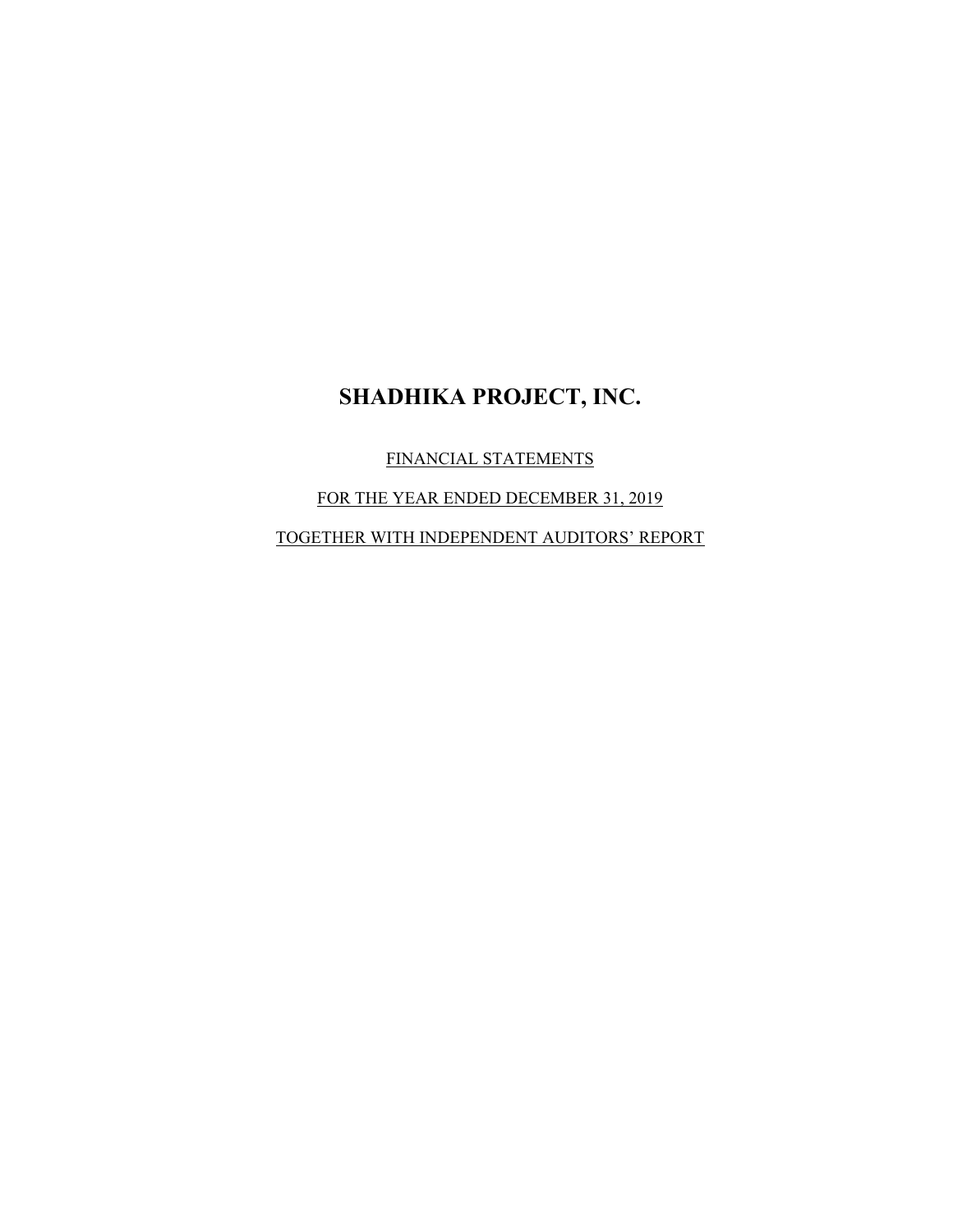# FINANCIAL STATEMENTS FOR THE YEAR ENDED DECEMBER 31, 2019

# **CONTENTS**

|                                         | Page         |
|-----------------------------------------|--------------|
| Independent Auditors' Report            | $\mathbf{1}$ |
| <b>Financial Statements</b>             |              |
| <b>Statement of Financial Position</b>  | 2            |
| <b>Statement of Activities</b>          | 3            |
| <b>Statement of Functional Expenses</b> | 4            |
| <b>Statement of Cash Flows</b>          | 5            |
| Notes to Financial Statements           | 6            |
|                                         |              |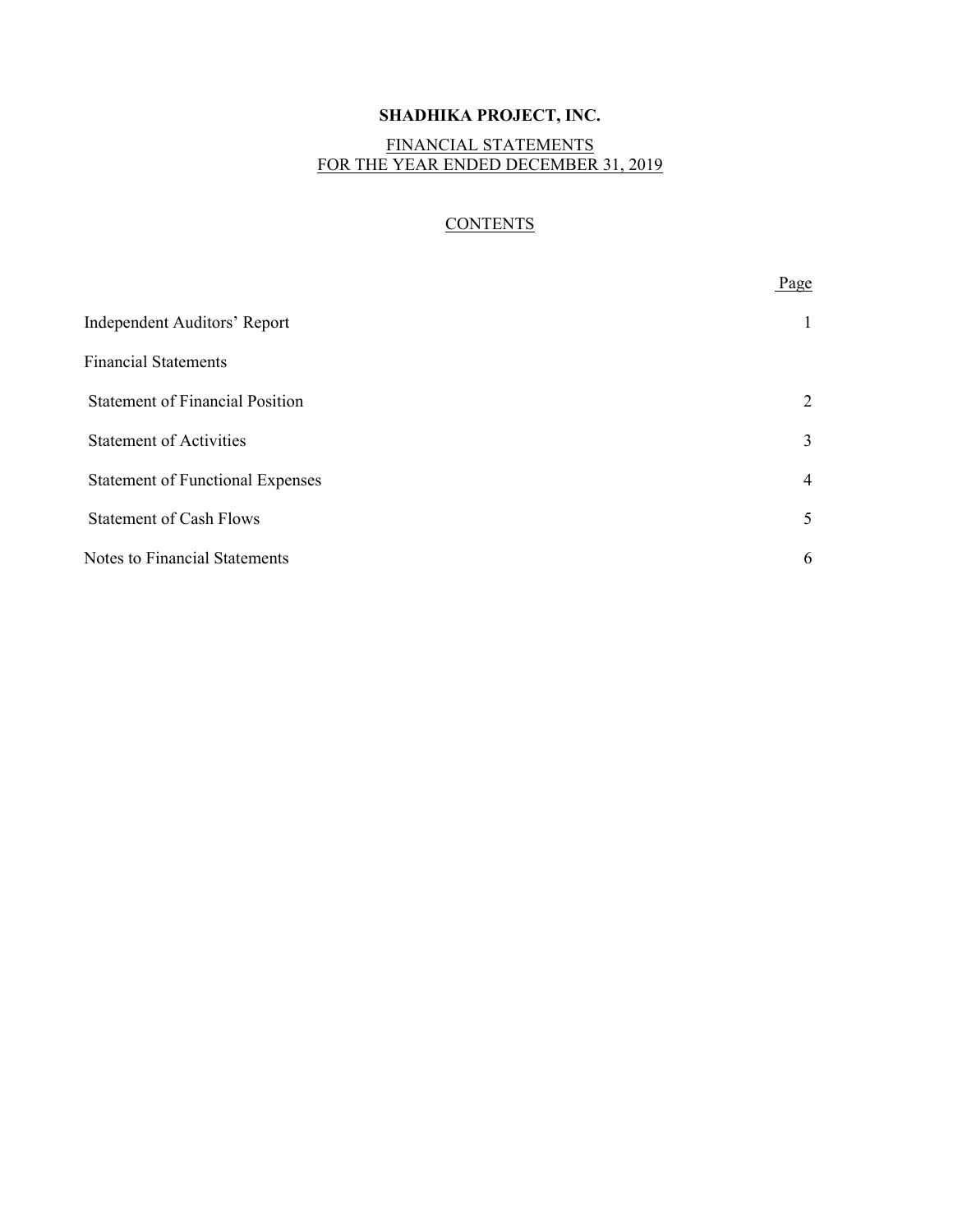

#### May 3, 2020

#### INDEPENDENT AUDITORS' REPORT

Board of Directors Shadhika Project, Inc. Denver, Colorado

We have audited the accompanying financial statements of **Shadhika Project, Inc**., (a California nonprofit corporation), which comprise the statement of financial position as of December 31, 2019, and the related statements of activities, functional expenses, and cash flows for the year then ended, and the related notes to the financial statements.

#### *Management's Responsibility for the Financial Statements*

Management is responsible for the preparation and fair presentation of these financial statements in accordance with accounting principles generally accepted in the United States of America; this includes the design, implementation, and maintenance of internal control relevant to the preparation and fair presentation of financial statements that are free from material misstatement, whether due to fraud or error.

#### *Auditors' Responsibility*

Our responsibility is to express an opinion on these financial statements based on our audit. We conducted our audit in accordance with auditing standards generally accepted in the United States of America. Those standards require that we plan and perform the audit to obtain reasonable assurance about whether the financial statements are free of material misstatement.

An audit involves performing procedures to obtain audit evidence about the amounts and disclosures in the financial statements. The procedures selected depend on the auditors' judgment, including the assessment of the risks of material misstatement of the financial statements, whether due to fraud or error. In making those risk assessments, the auditor considers internal control relevant to the entity's preparation and fair presentation of the financial statements in order to design audit procedures that are appropriate in the circumstances, but not for the purpose of expressing an opinion on the effectiveness of the entity's internal control. Accordingly, we express no such opinion. An audit also includes evaluating the appropriateness of accounting policies used and the reasonableness of significant accounting estimates made by management, as well as evaluating the overall presentation of the financial statements.

We believe that the audit evidence we have obtained is sufficient and appropriate to provide a basis for our audit opinion.

#### *Opinion*

In our opinion, the financial statements referred to above present fairly, in all material respects, the financial position of Shadhika Project, Inc. as of December 31, 2019, and the changes in its net assets and its cash flows for the year then ended in accordance with accounting principles generally accepted in the United States of America.

#### *Report on Summarized Comparative Information*

We have previously audited the Shadhika Project, Inc.'s 2018 financial statements, and we expressed an unmodified audit opinion on those audited financial statements in our report dated May 7, 2019. In our opinion, the summarized comparative information presented herein as of and for the year ended December 31, 2018, is consistent, in all material respects, with the audited financial statements from which it has been derived.

> TayloR Poth and Compay PL<br>TAYLOR, ROTH AND COMPANY, PLLC CERTIFIED PUBLIC ACCOUNTANTS DENVER, COLORADO

800 Grant Street, Suite 205, Denver, CO 80203-2944 www.TaylorRoth.com phone 303-830-8109 fax 303-830-8127 toll free 1-866-330-8109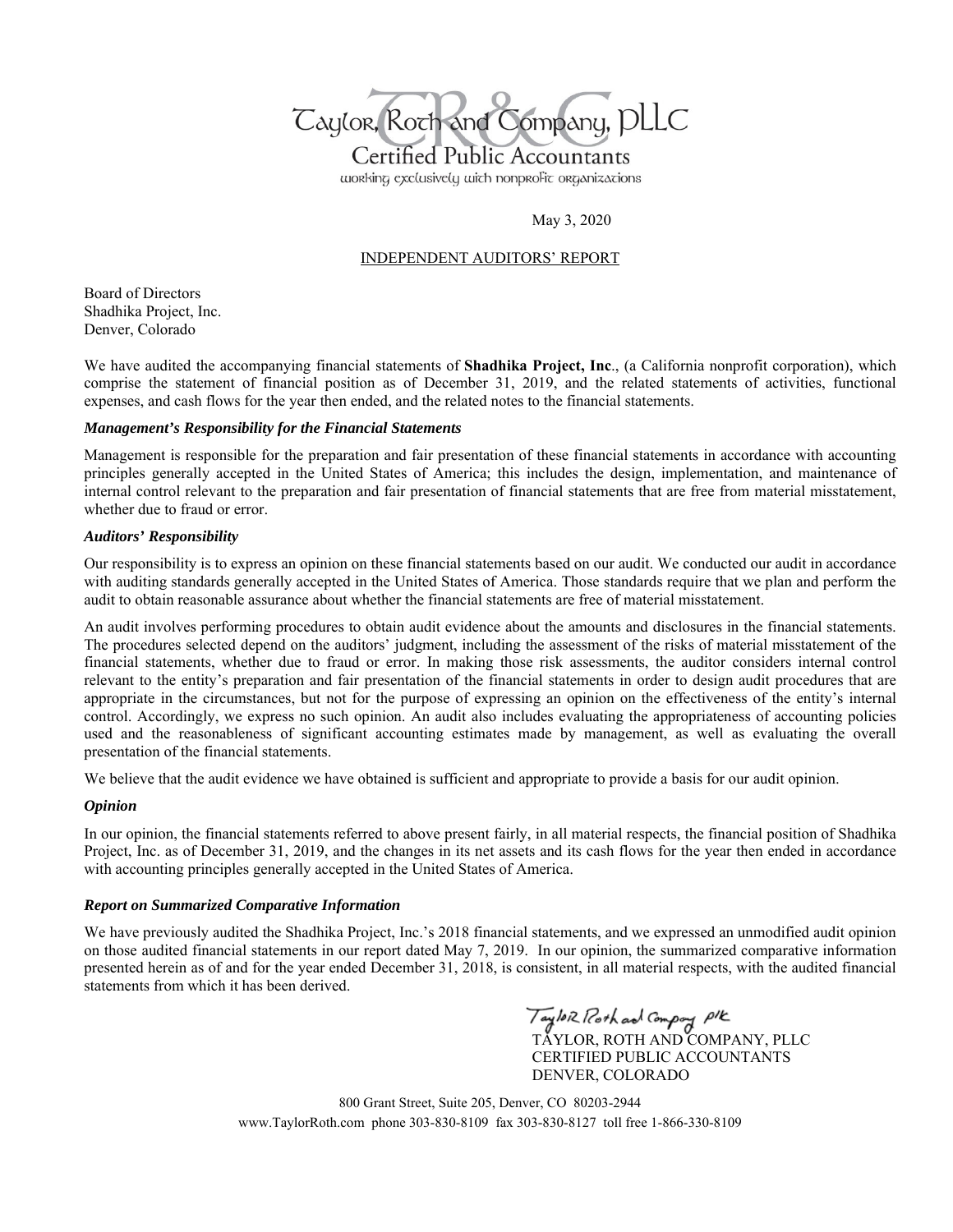# (WITH COMPARATIVE TOTALS FOR 2018) STATEMENT OF FINANCIAL POSITION DECEMBER 31, 2019

|                                       |    | 2019    |              | 2018    |
|---------------------------------------|----|---------|--------------|---------|
| Assets                                |    |         |              |         |
| Cash and cash equivalents             | \$ | 305,968 | $\mathbb{S}$ | 375,294 |
| Short-term investments                |    | 156,188 |              | 100,311 |
| Donations receivable                  |    | 31,661  |              | 7,924   |
| Pledges and grant receivable (Note 3) |    | 208,657 |              | 127,194 |
| Prepaid expenses and deposit          |    | 21,536  |              | 13,234  |
| Total assets                          | S. | 724,010 | \$           | 623,957 |
| Liabilities and net assets            |    |         |              |         |
| Liabilities                           |    |         |              |         |
| Accounts payable                      | \$ | 1,402   | \$           | 2,918   |
| Accrued payroll liabilities           |    | 3,387   |              | 5,444   |
| Commitments (Note 4)                  |    |         |              |         |
| <b>Total liabilities</b>              |    | 4,789   |              | 8,362   |
| Net assets                            |    |         |              |         |
| Without donor restrictions            |    |         |              |         |
| Undesignated                          |    | 406,761 |              | 349,055 |
| Board designated reserves (Note 5)    |    | 82,212  |              | 62,212  |
| With donor restrictions (Note 6)      |    | 230,248 |              | 204,328 |
| Total net assets                      |    | 719,221 |              | 615,595 |
| Total liabilities and net assets      |    | 724,010 | \$           | 623,957 |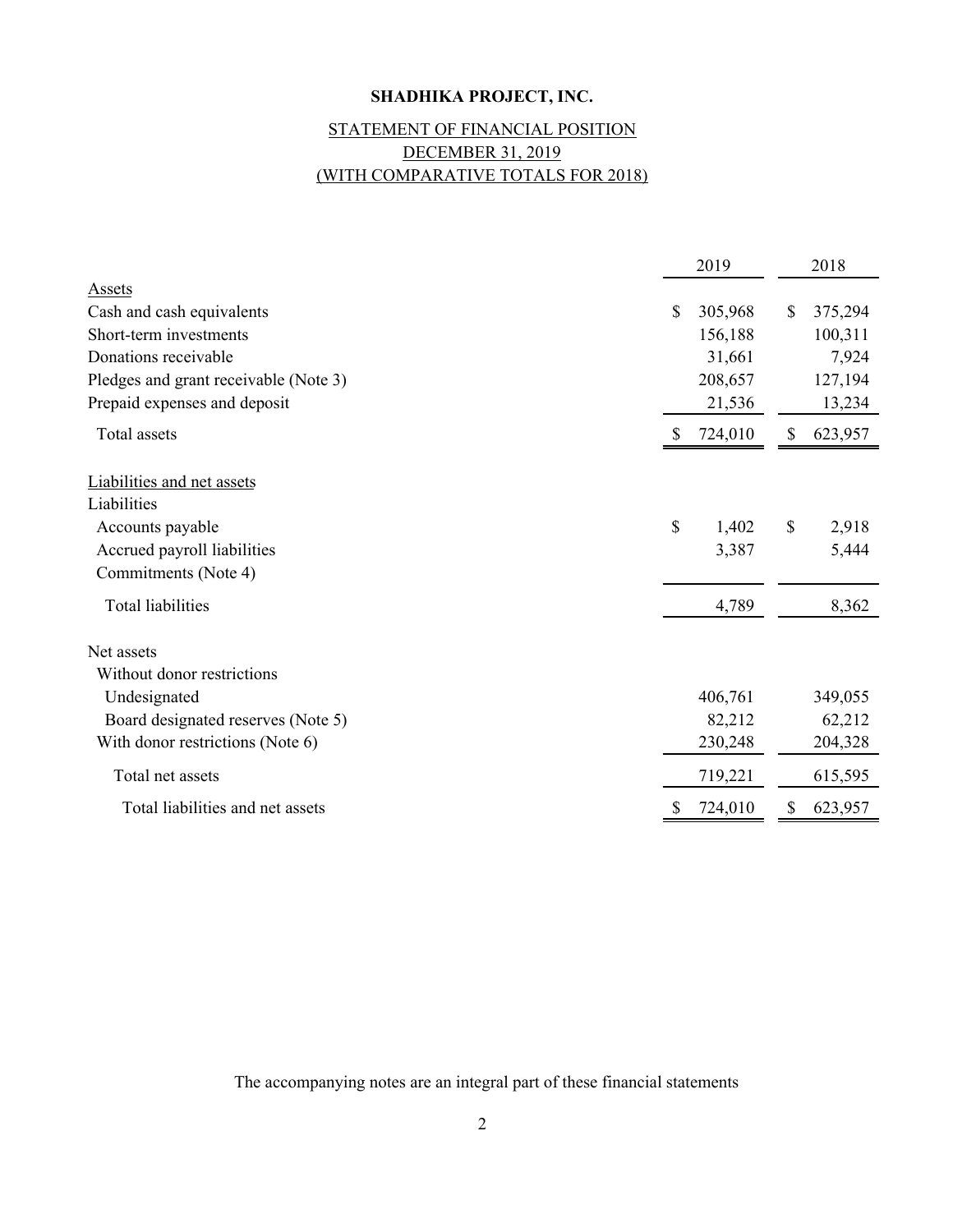# (WITH COMPARATIVE TOTALS FOR 2018) STATEMENT OF ACTIVITIES FOR THE YEAR ENDED DECEMBER 31, 2019

|                                                | 2019 |                                      |    |                            | 2018 |         |    |          |
|------------------------------------------------|------|--------------------------------------|----|----------------------------|------|---------|----|----------|
|                                                |      | <b>Without Donor</b><br>Restrictions |    | With Donor<br>Restrictions |      | Total   |    | Total    |
| Revenue and other support                      |      |                                      |    |                            |      |         |    |          |
| Contributions                                  | \$   | 359,023                              | \$ | 208,859                    | S    | 567,882 | \$ | 487,352  |
| Special events, revenue                        |      | 88,182                               |    |                            |      | 88,182  |    | 23,606   |
| Less: direct expenses                          |      | (6,661)                              |    |                            |      | (6,661) |    | (11,719) |
| Interest and investment income(loss)           |      | 3,583                                |    |                            |      | 3,583   |    | (224)    |
| Other                                          |      | 834                                  |    |                            |      | 834     |    | 506      |
| In-kind contributions (Note 7)                 |      | 24,055                               |    |                            |      | 24,055  |    | 5,950    |
| Net assets released from restrictions (Note 8) |      | 182,939                              |    | (182, 939)                 |      |         |    |          |
| Total revenue and other support                |      | 651,955                              |    | 25,920                     |      | 677,875 |    | 505,471  |
| <b>Expense</b>                                 |      |                                      |    |                            |      |         |    |          |
| Program services                               |      | 463,886                              |    |                            |      | 463,886 |    | 354,780  |
| Supporting services                            |      |                                      |    |                            |      |         |    |          |
| Management and general                         |      | 48,442                               |    |                            |      | 48,442  |    | 49,595   |
| Fund-raising                                   |      | 61,921                               |    |                            |      | 61,921  |    | 26,906   |
| Total expense                                  |      | 574,249                              |    |                            |      | 574,249 |    | 431,281  |
| Change in net assets                           |      | 77,706                               |    | 25,920                     |      | 103,626 |    | 74,190   |
| Net assets, beginning of year                  |      | 411,267                              |    | 204,328                    |      | 615,595 |    | 541,405  |
| Net assets, end of year                        | S    | 488,973                              | S  | 230,248                    |      | 719,221 | S  | 615,595  |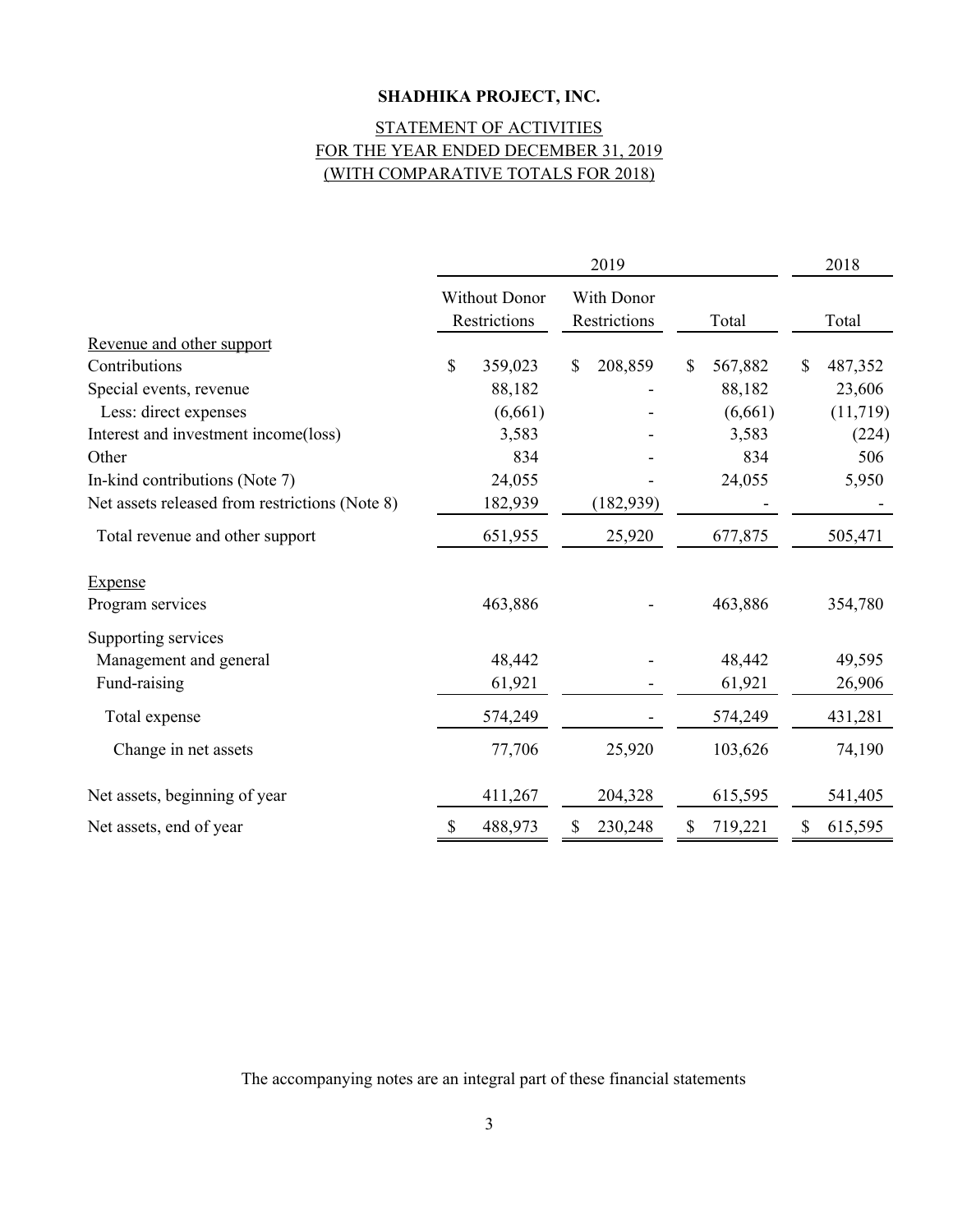# STATEMENT OF FUNCTIONAL EXPENSES (WITH COMPARATIVE TOTALS FOR 2018) FOR THE YEAR ENDED DECEMBER 31, 2019

|                              | 2019 |                     |                            |                              |               |                  | 2018          |               |         |
|------------------------------|------|---------------------|----------------------------|------------------------------|---------------|------------------|---------------|---------------|---------|
|                              |      |                     | <b>Supporting Services</b> |                              |               |                  |               |               |         |
|                              |      | Program<br>Services |                            | Management<br>and<br>General |               | Fund-<br>raising | Total         |               | Total   |
| Salaries                     | \$   | 110,246             | \$                         | 8,181                        | $\mathcal{S}$ | 21,216           | \$<br>139,643 | $\mathcal{S}$ | 126,935 |
| Payroll taxes and benefits   |      | 11,641              |                            | 864                          |               | 2,240            | 14,745        |               | 14,676  |
| Grants                       |      | 199,817             |                            |                              |               |                  | 199,817       |               | 170,864 |
| Marketing and communications |      | 45,506              |                            | 15,081                       |               | 679              | 61,266        |               | 5,640   |
| Travel and meals             |      | 29,490              |                            | 2,336                        |               | 5,530            | 37,356        |               | 34,547  |
| Grantee conference           |      | 21,936              |                            |                              |               |                  | 21,936        |               | 10,251  |
| Program contract services    |      | 21,369              |                            |                              |               |                  | 21,369        |               | 12,222  |
| Contract services            |      |                     |                            | 5,000                        |               | 15,523           | 20,523        |               | 4,464   |
| Accounting and auditing      |      |                     |                            | 12,815                       |               |                  | 12,815        |               | 12,721  |
| Rent                         |      | 9,365               |                            | 585                          |               | 1,756            | 11,706        |               | 10,035  |
| Technology                   |      | 4,350               |                            | 272                          |               | 5,927            | 10,549        |               | 7,528   |
| <b>Bank</b> fees             |      | 200                 |                            |                              |               | 7,228            | 7,428         |               | 6,146   |
| Printing                     |      | 3,111               |                            | 195                          |               | 584              | 3,890         |               | 2,795   |
| Supplies                     |      | 1,846               |                            | 115                          |               | 346              | 2,307         |               | 2,012   |
| Insurance                    |      | 1,543               |                            | 97                           |               | 290              | 1,930         |               | 2,354   |
| Postage                      |      | 1,309               |                            | 82                           |               | 245              | 1,636         |               | 1,021   |
| <b>Bad</b> debts             |      |                     |                            | 1,500                        |               |                  | 1,500         |               |         |
| Professional fees            |      |                     |                            | 1,200                        |               |                  | 1,200         |               | 1,250   |
| Dues and subscriptions       |      | 807                 |                            | 51                           |               | 152              | 1,010         |               | 452     |
| Employee expenses            |      | 371                 |                            | 23                           |               | 69               | 463           |               |         |
| Program materials            |      | 256                 |                            |                              |               |                  | 256           |               | 4,481   |
| Registrations and licenses   |      | 143                 |                            | 9                            |               | 27               | 179           |               | 120     |
| Miscellaneous                |      | 580                 |                            | 36                           |               | 109              | 725           |               | 767     |
| Total                        | \$   | 463,886             | \$                         | 48,442                       | \$            | 61,921           | \$<br>574,249 | \$            | 431,281 |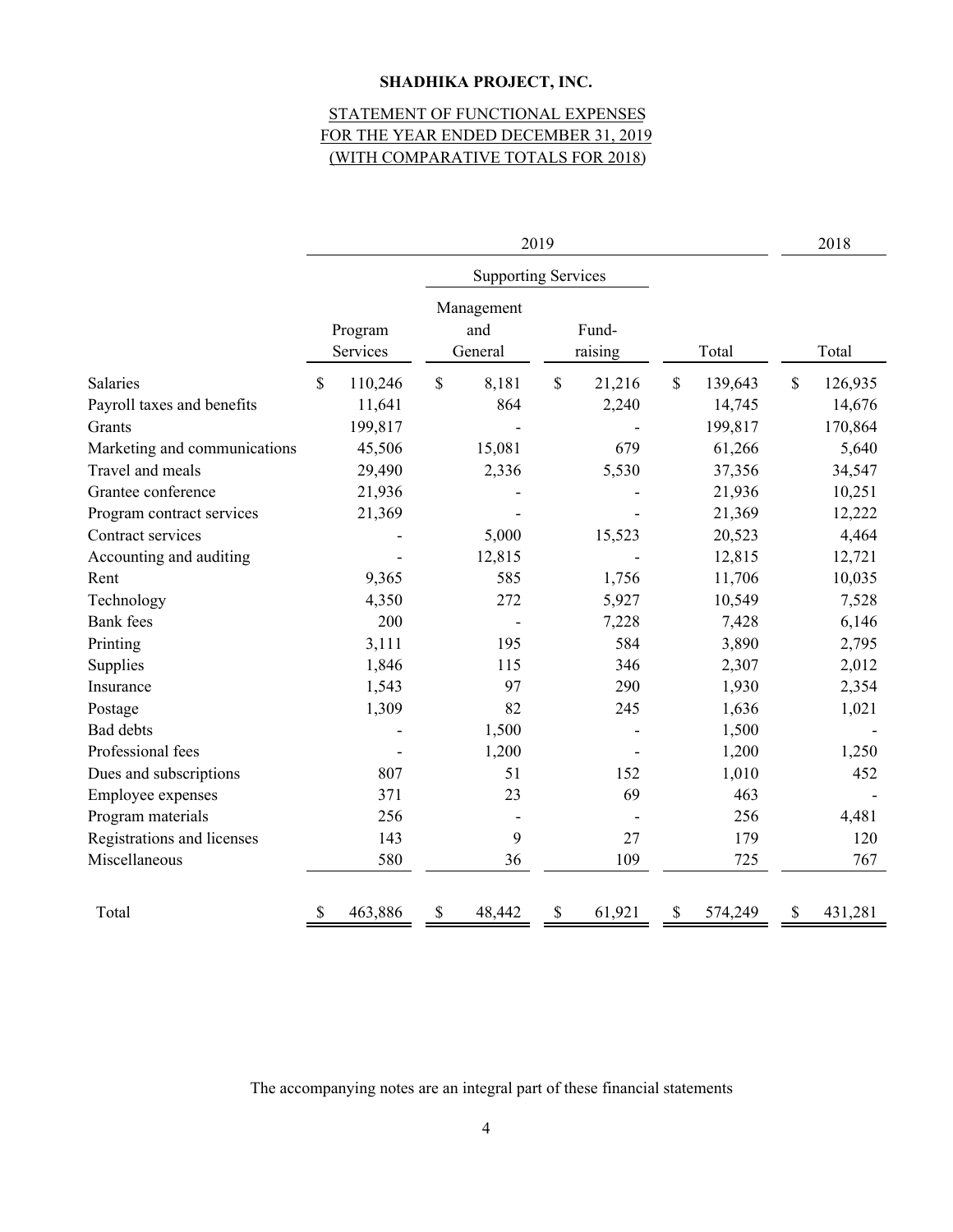# (WITH COMPARATIVE TOTALS FOR 2018) STATEMENT OF CASH FLOWS FOR THE YEAR ENDED DECEMBER 31, 2019

|                                                      | 2019          | 2018          |
|------------------------------------------------------|---------------|---------------|
| Cash flows from operating activities                 |               |               |
| Change in net assets                                 | \$<br>103,626 | \$<br>74,190  |
| Adjustments to reconcile change in net assets        |               |               |
| to net cash provided (used) by operating activities  |               |               |
| Donated stock                                        | (3,721)       | (20, 159)     |
| Realized loss on investments                         |               | 2,031         |
| Reinvested interest on short term investments        | (2,916)       | (311)         |
| Changes in operating assets and liabilities          |               |               |
| (Increase) decrease in donations receivable          | (23, 737)     | (725)         |
| (Increase) decrease in pledges and grant receivables | (81, 463)     | 12,621        |
| (Increase) decrease in prepaid expenses and deposit  | (8,302)       | 4,745         |
| Increase(decrease) in accounts payable               | (1,516)       | 2,888         |
| Increase(decrease) in accrued payroll liabilities    | (2,057)       | 1,362         |
| Increase(decrease) in grants payable                 |               | (8, 136)      |
| Net cash provided (used) by operating activities     | (20,086)      | 68,506        |
| Cash flows from investing activities                 |               |               |
| Proceeds from sale of donated stock                  | 3,721         | 18,128        |
| Purchases of short-term investments                  | (52,961)      | (100,000)     |
| Net cash provided (used) by operating activities     | (49,240)      | (81, 872)     |
| Net increase(decrease) in cash and cash equivalents  | (69, 326)     | (13,366)      |
| Cash and cash equivalents, beginning of year         | 375,294       | 388,660       |
| Cash and cash equivalents, end of year               | \$<br>305,968 | \$<br>375,294 |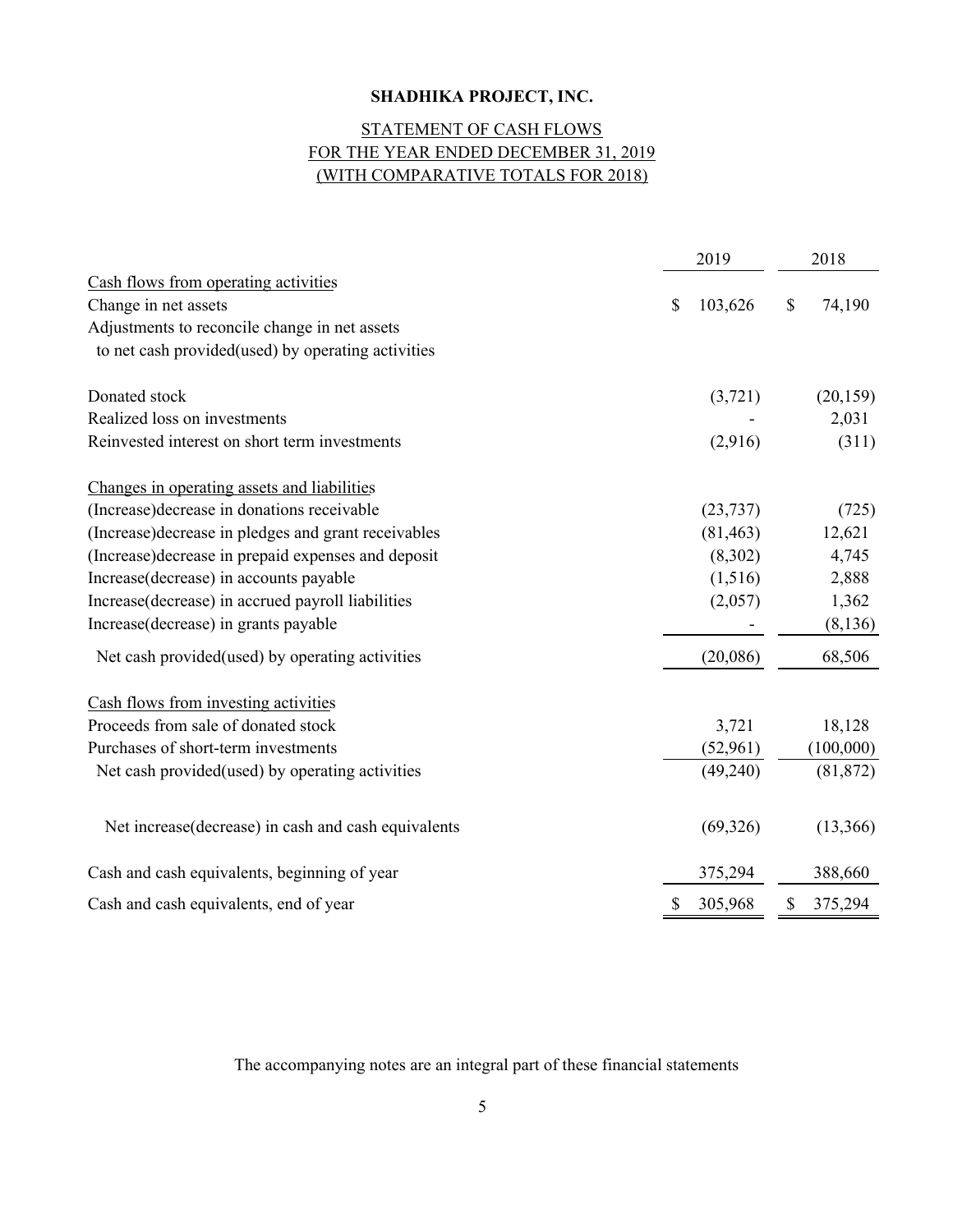### NOTES TO FINANCIAL STATEMENTS DECEMBER 31 , 2019

#### NOTE 1 - NATURE OF ACTIVITIES

Shadhika Project, Inc. (the Organization) (Shadhika) is a nonprofit corporation incorporated in California in 1993. The Organization addresses gender inequality in India by investing in the education, empowerment and economic self-sufficiency of young women and by teaching young men to respect women and girls. By providing funding and support to women-led, non-profits in India, Shadhika empowers at-risk young women to realize their aspirations for a better future.

The Organization is funded primarily by contributions.

#### NOTE 2 - SUMMARY OF SIGNIFICANT ACCOUNTING POLICIES AND PROCEDURES

#### 1. Basis of Accounting

 The financial statements of the Organization have been prepared on the accrual basis of accounting and accordingly reflect all significant receivables, payables, and other liabilities.

### 2. Basis of Presentation

 The financial statements of the Organization have been prepared in accordance with U.S. generally accepted accounting principles which require the Organization to report its financial position and activities according to the following net asset classifications:

 Net assets without donor restrictions: Net assets that are not subject to donor-imposed restrictions and may be expended for any purpose in performing the primary objectives of the organization. These net assets may be used at the discretion of the Organization's management and board of directors.

 Net assets with donor restrictions: Net assets subject to stipulations imposed by donors and grantors. Some donor restrictions are temporary in nature; those restrictions will be met by actions of the Organization or by the passage of time. Other donor restrictions are perpetual in nature, whereby the donor has stipulated that the funds be maintained in perpetuity.

 Donor restricted contributions are reported as increases in net assets with donor restrictions. When a restriction expires, net assets are reclassified from net assets with donor restrictions to net assets without donor restrictions in the statement of activities.

Contributions of property and equipment or cash restricted to acquisition of property and equipment are reported as net assets with donor restrictions if the donor has restricted the use of the property or equipment to a program. These restrictions expire when the assets are placed in service.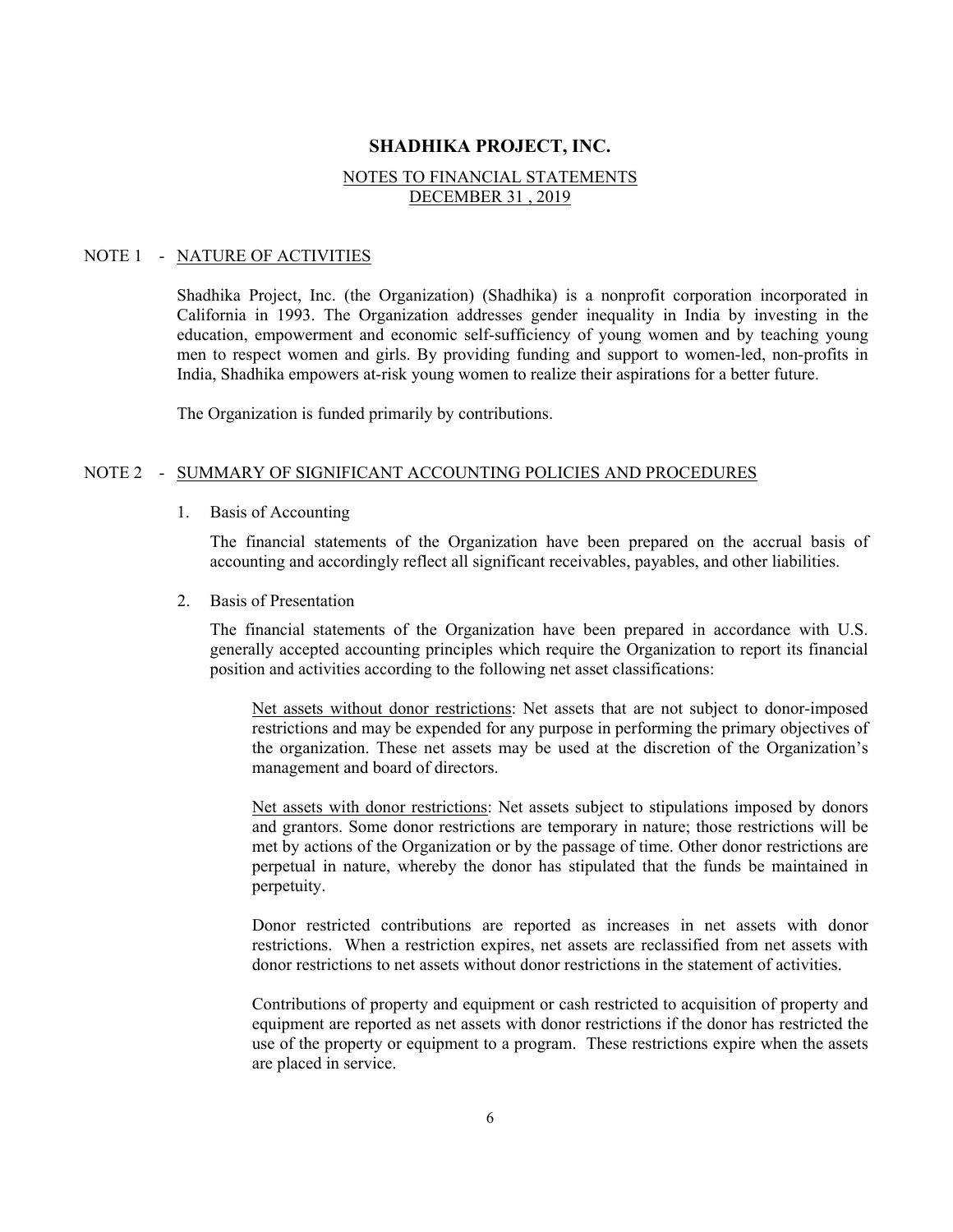## NOTE 2 - SUMMARY OF SIGNIFICANT ACCOUNTING POLICIES AND PROCEDURES (Continued)

3. Cash and Cash Equivalents

 The Organization considers all unrestricted highly liquid investments with an initial maturity of three months or less to be cash equivalents.

4. Short-Term Investments

 The Organization invests cash in excess of its immediate needs in certificates of deposit which are reported as short-term investments. The certificates of deposit have initial maturities of six months or less. They are reported at cost plus accrued interest which closely approximates fair value.

5. Capitalization and Depreciation

 The Organization follows the practice of capitalizing all expenditures for property and equipment in excess of \$2,500. The fair value of donated assets is similarly capitalized. Depreciation of property and equipment is provided over the estimated useful lives of the respective assets on a straight-line basis. At year-end, the organization had no such assets.

6. Estimates

 The preparation of financial statements in conformity with generally accepted accounting principles requires management to make estimates and assumptions that affect certain reported amounts and disclosures. Accordingly, actual results could differ from those estimates.

7. Income Taxes

 The Organization has received an Internal Revenue Service exemption from federal income taxes under Section  $501(c)(3)$ . Accordingly, no provision or liability for income taxes has been provided in the accompanying financial statements.

8. Functional Reporting of Expenses

 For the year ended December 31, 2019, the costs of providing the various programs and other activities have been summarized on a functional basis in the statement of activities. Accordingly, certain categories of expenses attributable to program services or a supporting function are allocated on a reasonable basis that is consistently applied. The significant expenses that are allocated include salaries and payroll taxes and marketing and communication which are allocated based on time and effort. In addition, travel and meals expenses are allocated based upon estimated program or functional category benefited.

9. Reclassifications

 Certain accounts in the prior-year financial statements have been reclassified for comparative purposes to conform to the presentation in the current year financial statements.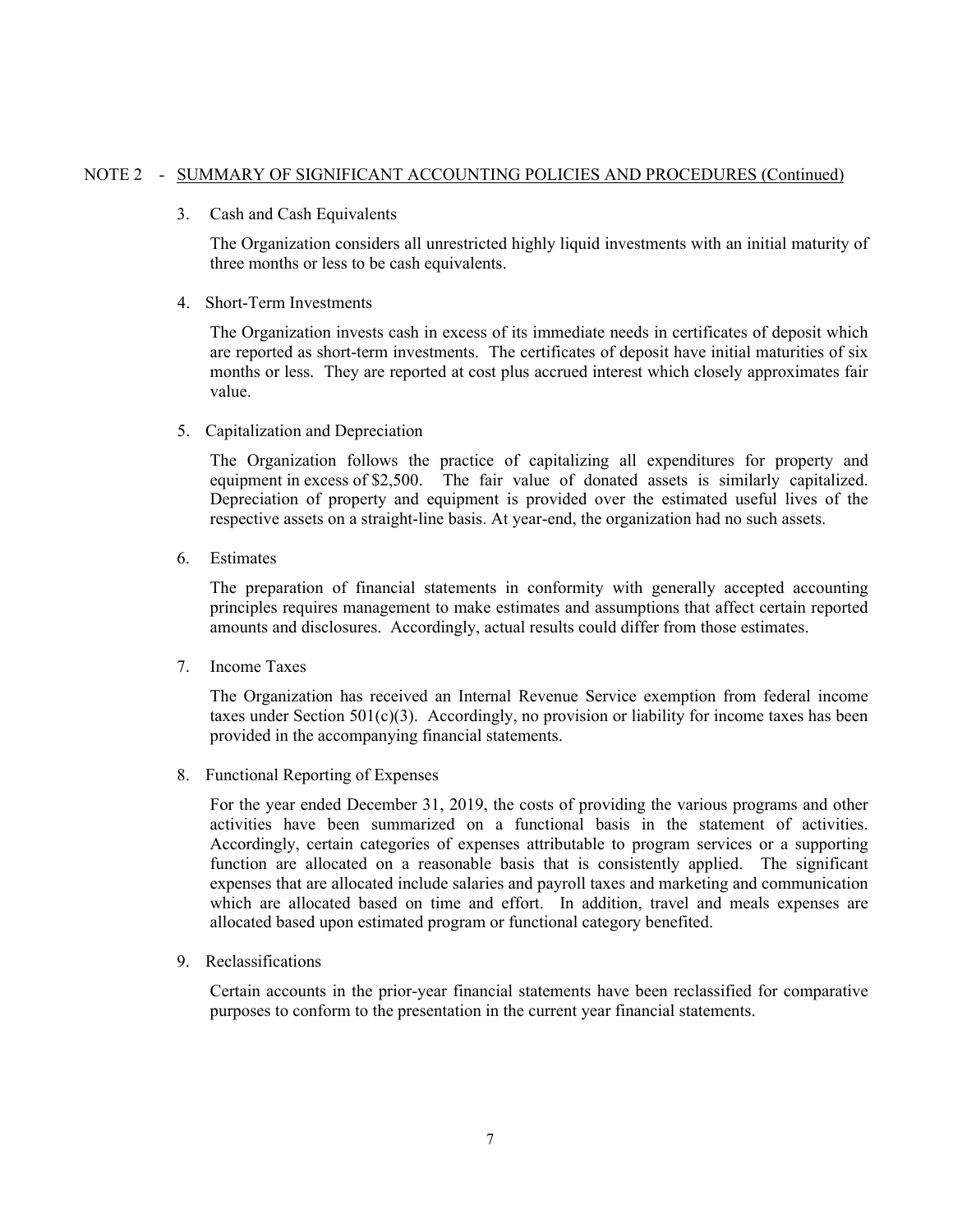### NOTE 2 - SUMMARY OF SIGNIFICANT ACCOUNTING POLICIES AND PROCEDURES (Concluded)

### 10. Summarized Prior-Year Information

The financial statements include certain prior year summarized comparative information in total but not by net asset class. Such information does not include sufficient detail to constitute a presentation in conformity with generally accepted accounting principles. Accordingly, such information should be read in conjunction with the Organization's financial statements for the year ended December 31, 2018, from which the summarized information was derived.

#### 11. New Accounting Pronouncement

The Organization adopted Accounting Standards Update (ASU) No. 2018-08 – Not-for-Profit Entities: Clarifying the Scope and the Accounting Guidance for Contributions Received and Contributions Made (Topic 605). The standards update provides enhanced guidance to assist entities in (1) evaluating whether transactions should be accounted for as contributions (nonreciprocal transactions) or as exchange (reciprocal transactions) and (2) determining whether a contribution is conditional. The accounting guidance may delay revenue recognition for certain grants and contributions that no longer meet the definition of unconditional. The Organization does not believe the application of the provisions of the standards update materially changed the recognition of contributions received during the year.

#### 12. Subsequent Events

 Management has evaluated subsequent events through May 3, 2020, the date the financial statements were available to be issued.

### NOTE 3 - PLEDGES AND GRANT RECEIVABLE

The Organization has received various pledges and grants for future donations. Management does not believe a present value discount or allowance for uncollectable amounts would be significant to these statements. The pledges and grants are anticipated to be received in the following years:

| Year  | Amount        |
|-------|---------------|
| 2020  | 118,557<br>\$ |
| 2021  | 83,300        |
| 2022  | 4,400         |
| 2023  | 2,400         |
| Total | 208,657       |

### NOTE 4 - LEASE COMMITMENTS

The Organization leases office space in Denver, Colorado. Future minimum lease payments are as follows:

| Year | Amount  |
|------|---------|
| 2020 | \$8,415 |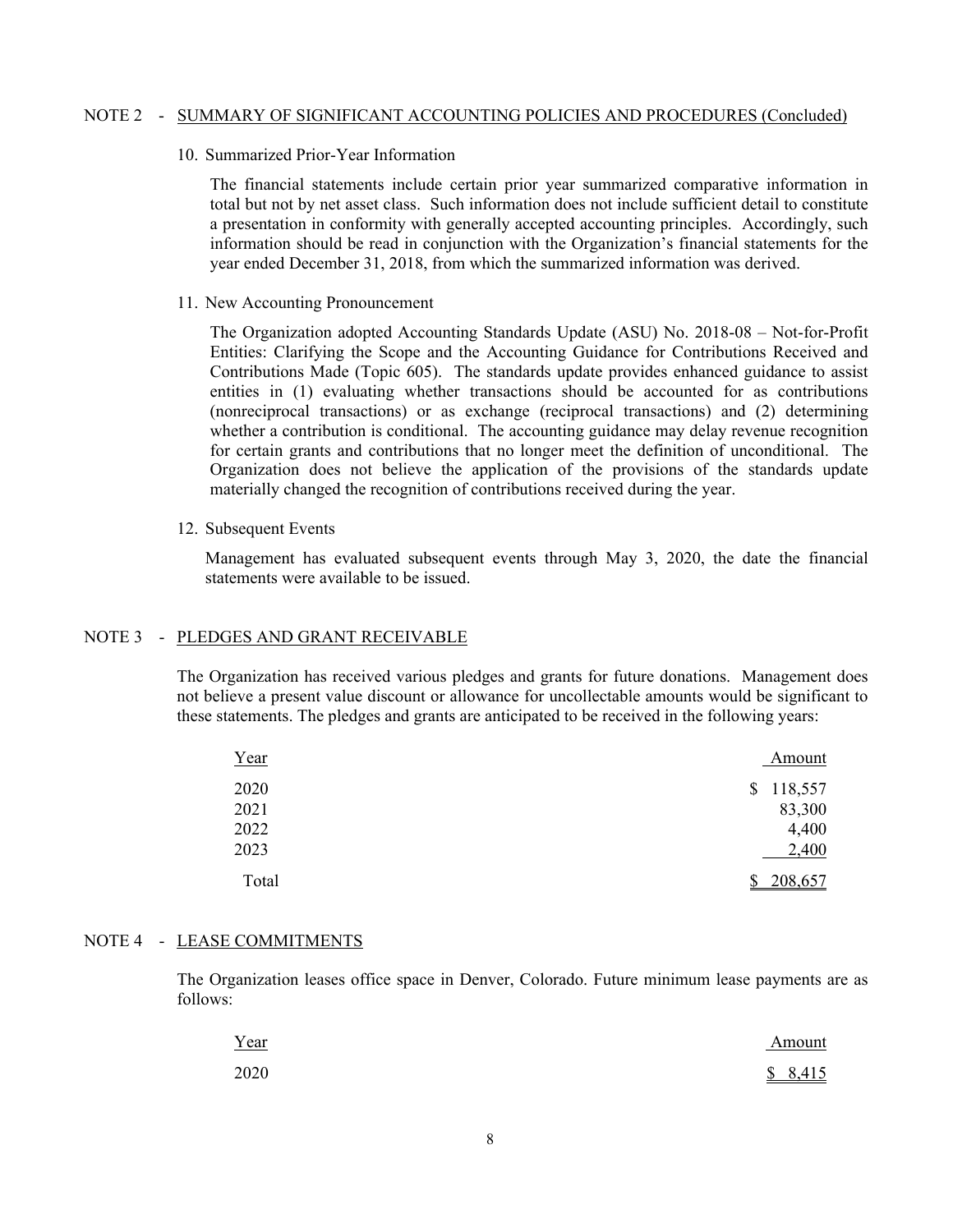### NOTE 5 - BOARD DESIGNATED RESERVES

 The Organization has established a board designated reserves of \$2,212 and \$80,000 for the purposes of sustaining the Organization and to provide operating reserves, respectively.

## NOTE 6 - NET ASSSETS WITH DONOR RESTRICTIONS

Net assets with donor restrictions are available for the following purposes:

| Description                                | Amount       |
|--------------------------------------------|--------------|
| Degree College and Vocational Scholarships | 100,253<br>S |
| Girls' Writes                              | 41,442       |
| Men for Gender Equality                    | 35,794       |
| Leaders for Change Summit                  | 32,578       |
| Ready for Work                             | 15,000       |
| RKM Computer Fund                          | 3,380        |
| <b>HERstory</b>                            | 1,801        |
| Total                                      | \$230,248    |

### NOTE 7 - IN-KIND CONTRIBUTIONS

Volunteer services requiring specialized skills are reflected in the accompanying statements at their estimated values at date of receipt. In-kind contributions are reflected as follows:

| Description                     | Amount   |
|---------------------------------|----------|
| Management services             | \$11,700 |
| Information technology services | 6,405    |
| Airfare                         | 4,750    |
| Legal services                  | 1,200    |
| Total                           | 24,055   |

No amounts have been reflected in the financial statements for donated services not requiring specific expertise. The Organization pays for most services requiring professional level skills. However, volunteers donated approximately 994 hours of non-professional level service during 2019.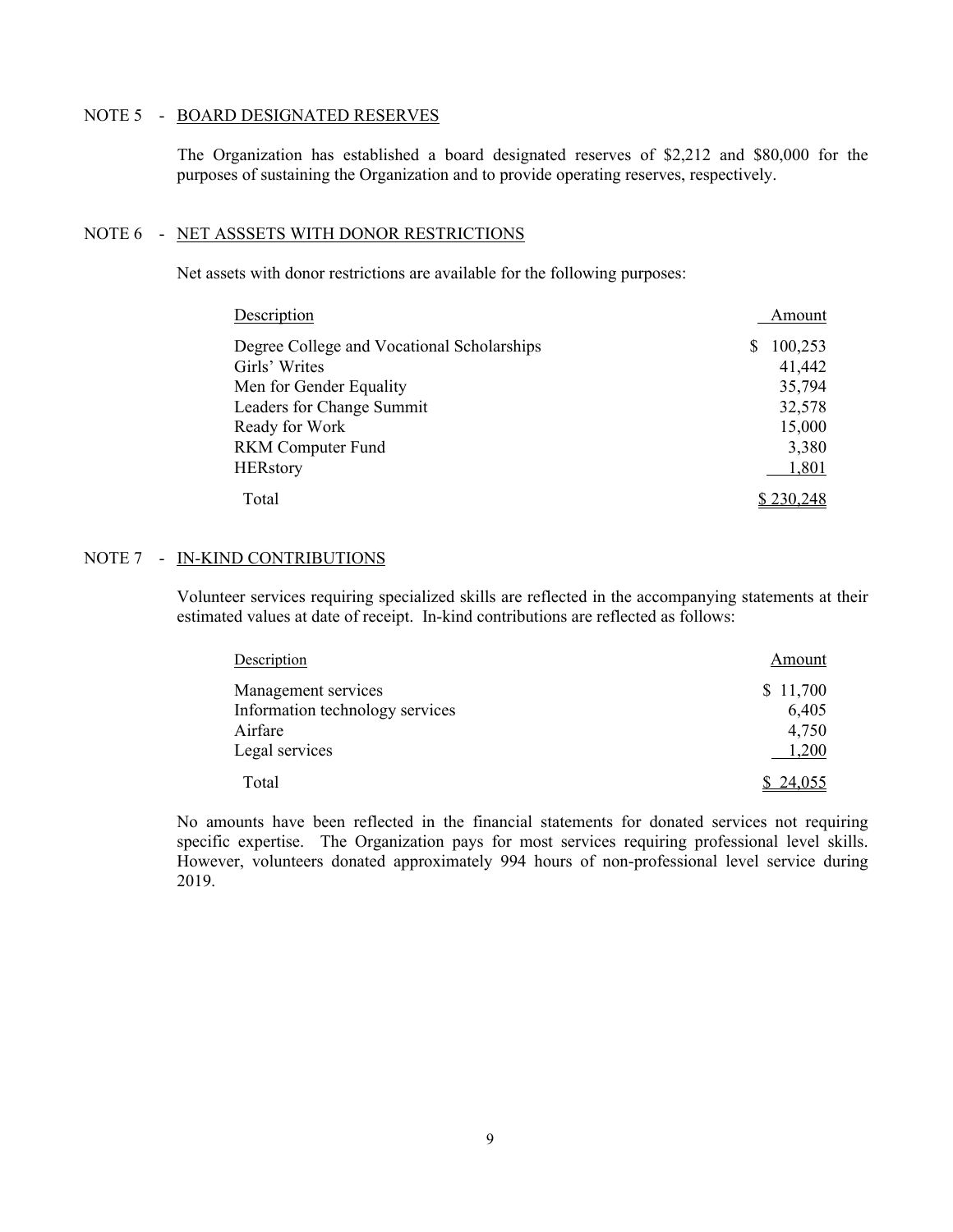### NOTE 8 - NET ASSETS RELEASED FROM DONOR RESTRICTIONS

During the year, net assets were released from donor restrictions by incurring expenses satisfying the restricted purposes:

| Description                                | Amount       |
|--------------------------------------------|--------------|
| Degree College and Vocational Scholarships | \$<br>67,521 |
| Men for Gender Equality                    | 29,980       |
| Ready for Work                             | 23,213       |
| Girls' Writes                              | 19,818       |
| Leaders for Change Summit                  | 13,389       |
| STOP India                                 | 12,750       |
| $11-12$ <sup>th</sup> Grade Scholarships   | 11,700       |
| <b>RKM</b> Computer Fund                   | 3,282        |
| <b>HERstory</b>                            | 1,199        |
| Jabala                                     | 87           |
| Total                                      |              |

### NOTE 9 - CONCENTRATION OF CREDIT RISK

The Organization has cash with three financial institutions. Amounts in excess of \$250,000 are not insured by the FDIC or related entity. At year-end, the Organization's checking and savings account balances in one institution was approximately \$303,000. Management has evaluated its banking needs and the strength of the financial institutions and believes that it is in the best long-term interest of the Organization to continue its existing relationships.

# NOTE 10 - AVAILABILITY AND LIQUIDITY

The following represents financial assets available for general expenditures within one year at December 31, 2019:

| Financial assets at year-end:                             | Amount    |
|-----------------------------------------------------------|-----------|
| Cash and cash equivalents                                 | \$305,968 |
| Short-term investments                                    | 156,188   |
| Donations and other receivables                           | 31,661    |
| Pledges and grants receivable                             | 208,657   |
|                                                           | 702,474   |
| Less amounts not available to be used within one year:    |           |
| Pledges receivable                                        | (90,100)  |
| Board designated reserves                                 | (82,212)  |
|                                                           | (172,312) |
| Financial assets available to meet cash needs for general |           |
| expenditures within one year                              | 530.      |